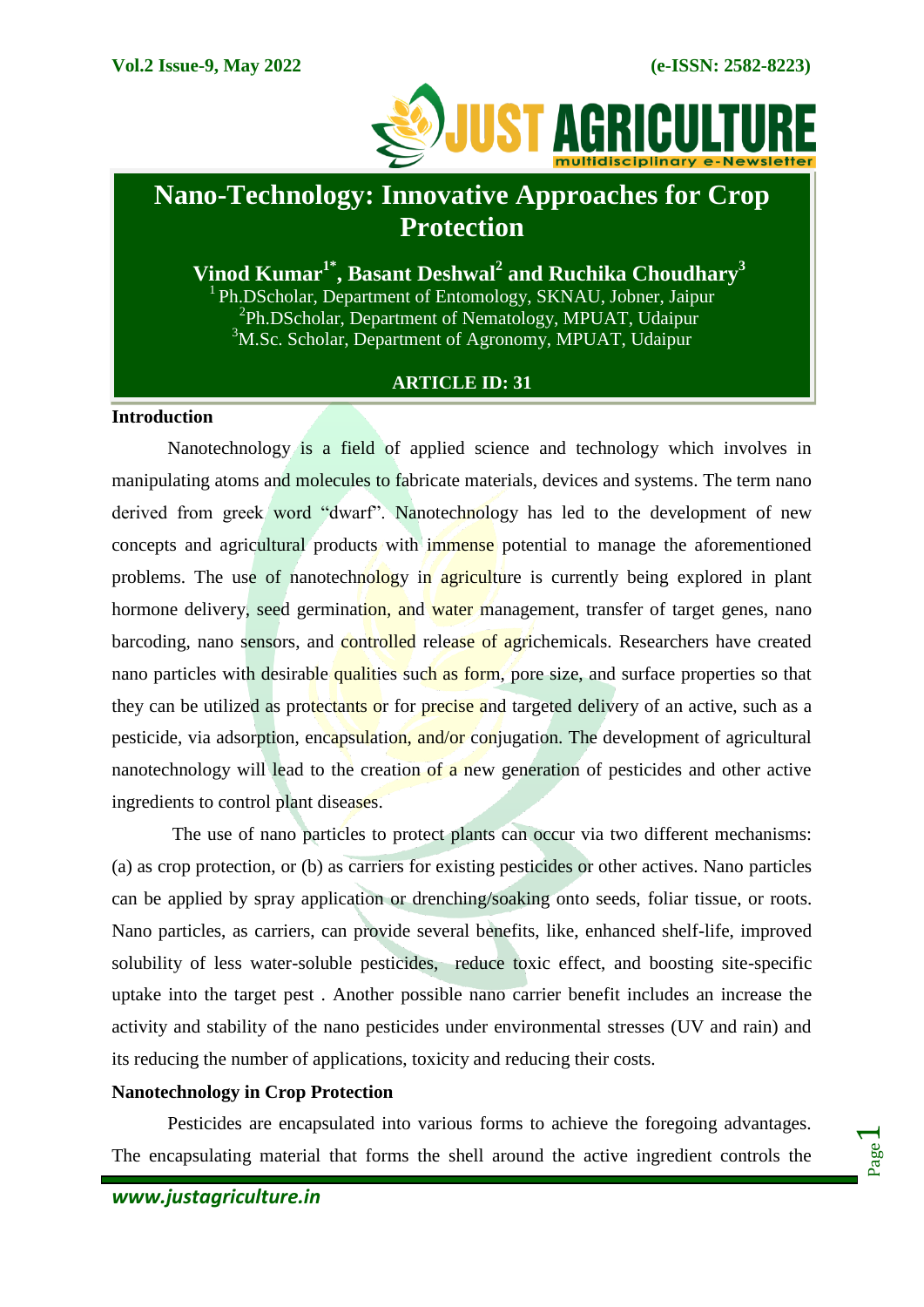

physical, chemical, and release property of the nanopesticides thus formed. For encapsulation, the active ingredients are loaded inside or trapped in the polymeric material forming a nano sized structure. However, there is controversy as to whether 1–1000nm is the nano size of a colloidal system for pesticide delivery or if it should be 1–100nm, which is the actual range of nano. In this chapter, we have considered 1–1000nm as the nano range. Chemical pesticides were brought in to eradicate pests and pathogens. However, most of the pesticides used for crop protection are lost in air or as runoff or spray drift, which results in off-target deposition. Only less than 0.1% of the applied pesticides reach the target site the rest are photo degraded or pollute the environment. Utility of nano materials is an advanced and alternative method to overcome the foregoing limitations. Various nano-based systems involved in crop protection are systematically represented in Fig.



*www.justagriculture.in*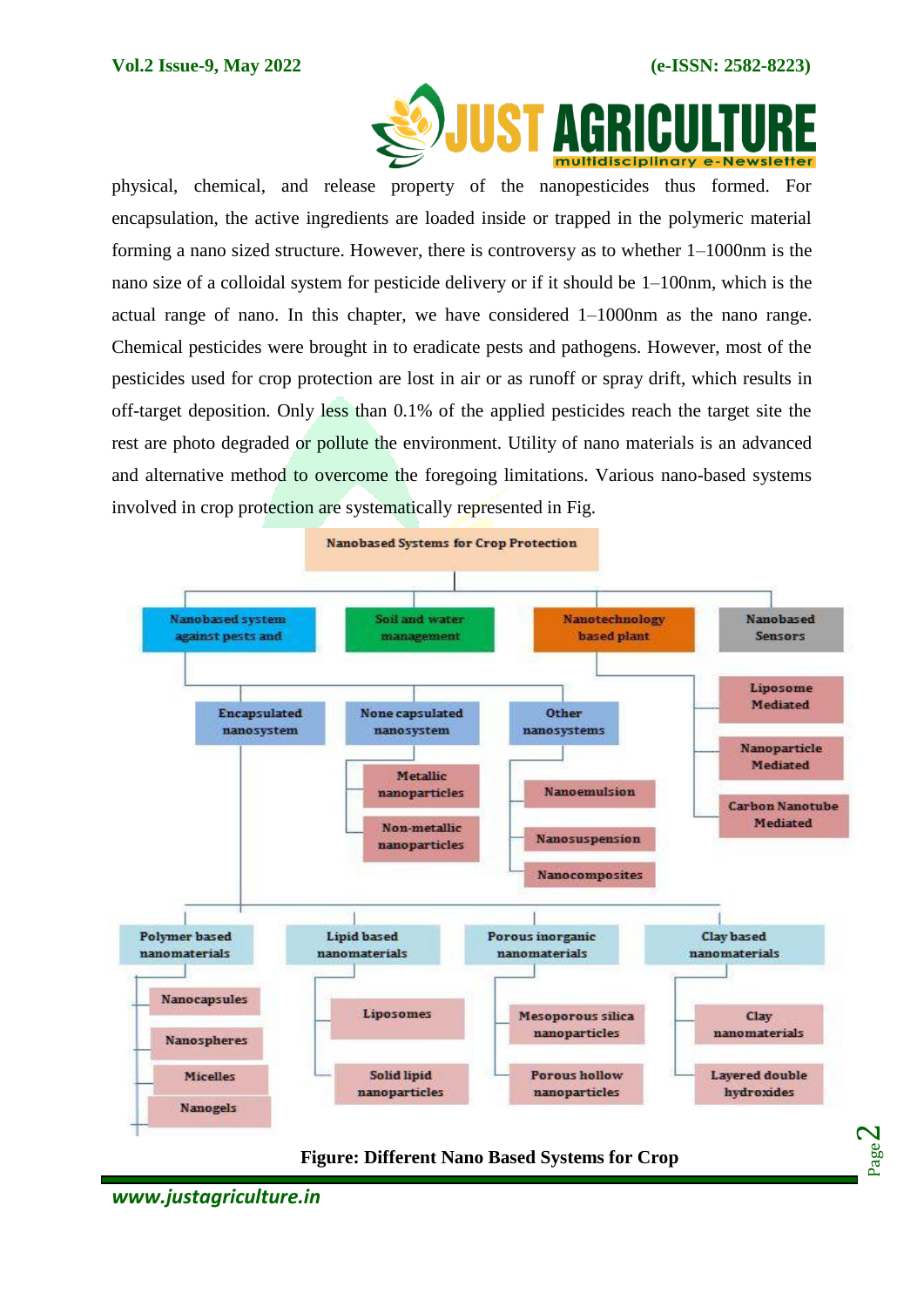

#### **Environmental Fate of Nano Insecticides**

- $\triangleright$  Designed for slow release and allowing them to persist in the environment.
- $\triangleright$  If the nano-component simply protects the active ingredient from degradation, then the fate and behaviour of the nano-component may be the same as in conventional pesticide formulation.
- $\triangleright$  Little is known about the amount of bio solid derived nano materials that may enter the food webs.
- $\triangleright$  The risk identification of nano-formulations requisites focus on the active ingredient concentration properties and the nano-component.
- $\triangleright$  Thus, it is important to investigate the environmental fate processes for both nanocomponent and the nano formulated insecticides.
- For a fair risk assessment of the fate of nano insecticides, a new framework has to be developed and practiced in near future.
- $\triangleright$  Existing regulatory protocols for environmental risk assessment are not sufficient for nano products with different properties than conventional insecticides.

## **Future Scenario of Nano Formulations**

- Great capability of controlled release pattern of active ingredient- can solve eutrophication & residual pesticide problem.
- $\cdot$  Improved solubility and stabilities of active ingredient-gives effective pest control.
- Natural polymer based nano insecticides can serve useful models.
- Lack of knowledge on the efficacy of nano pesticides -further research is required before any generalization could be made.
- Comparison of nano-formulation activity with pre-existing commercial product at field level to determine practical utility.
- Use of environmental sustainability principals for the development of nano formulations to maximize their efficiency.
- Development of smart nano pesticide and hybrid nano formulations.
- $\triangle$  Nanogels may have good future in seed dressing / coating

## **Conclusion**

 $\triangleright$  In the present scenario, prevention of losses due to pests is one of the best options to meet the challenge of world food security.